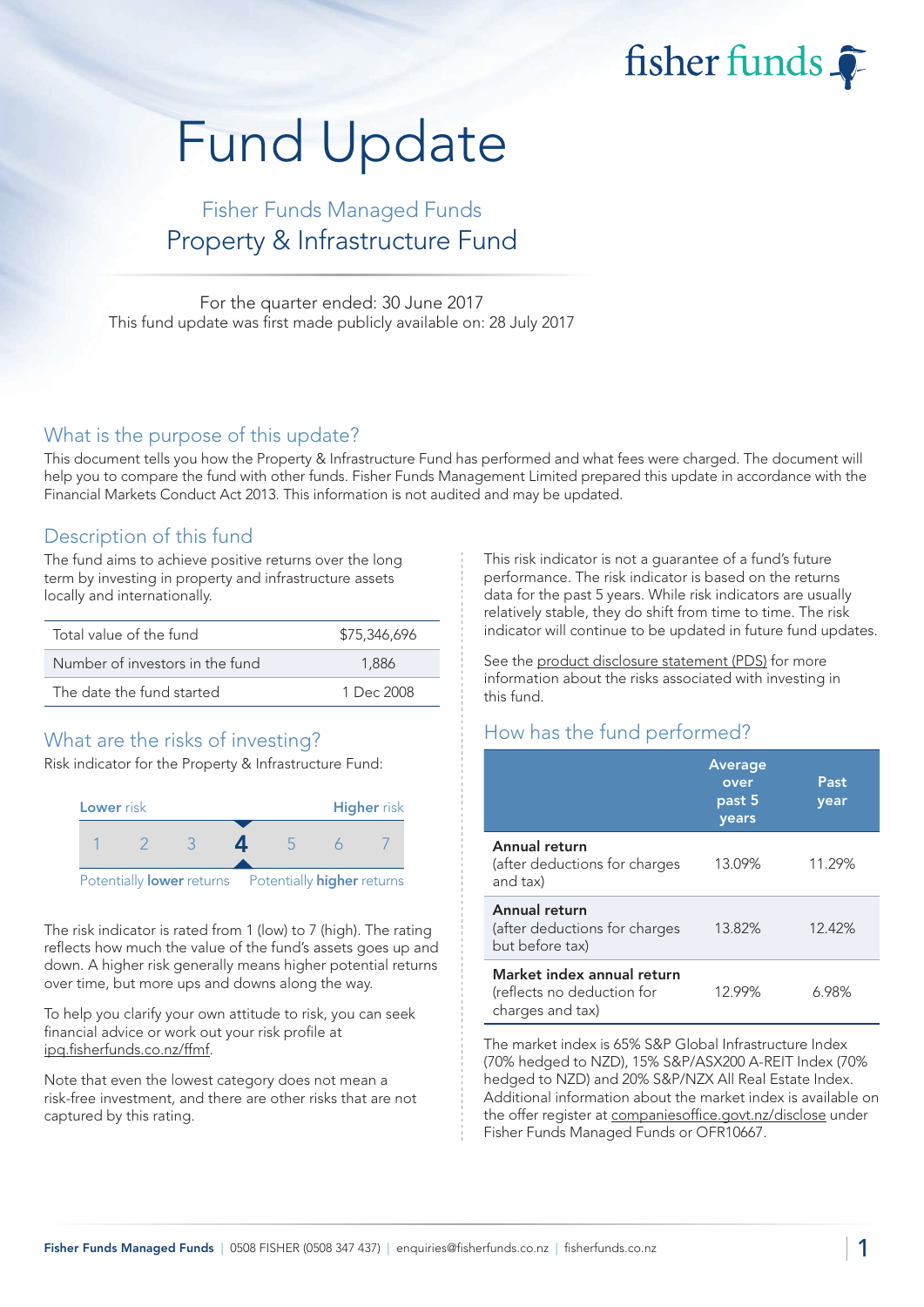### Annual return graph



This shows the return after fund charges and tax for each year ending 31 March since the fund started. The last bar shows the average annual return since the fund started, up to 30 June 2017.

Important: This does not tell you how the fund will perform in the future.

Returns in this update are after tax at the highest prescribed investor rate (PIR) of tax for an individual New Zealand resident. Your tax may be lower.

#### What fees are investors charged?

Investors in the Property & Infrastructure Fund are charged fund charges. In the year to 31 March 2017 these were:

|                                                       | % of net asset value |
|-------------------------------------------------------|----------------------|
| <b>Total fund charges</b><br>2.72%                    |                      |
| Which are made up of:                                 |                      |
| <b>Total management and</b><br>administration charges | 2.72%                |
| Including:                                            |                      |
| Manager's basic fee                                   | 1.27%                |
| Other management and<br>administration charges        | 0.35%                |
| Total performance-based fees <sup>1</sup>             | 1.10%                |

Small differences in fees and charges can have a big impact on your investment over the long term.

#### Example of how this applies to an investor

Katie had \$10,000 in the fund at the start of the year and did not make any further contributions. At the end of the year, Katie received a return after fund charges were deducted of \$1,129 (that is 11.29% of her initial \$10,000). Katie did not pay other charges. This gives Katie a total return after tax of \$1,129 for the year.

#### What does the fund invest in?

#### Actual investment mix

This shows the types of assets that the fund invests in.



#### Target investment mix

This shows the mix of assets that the fund generally intends to invest in.